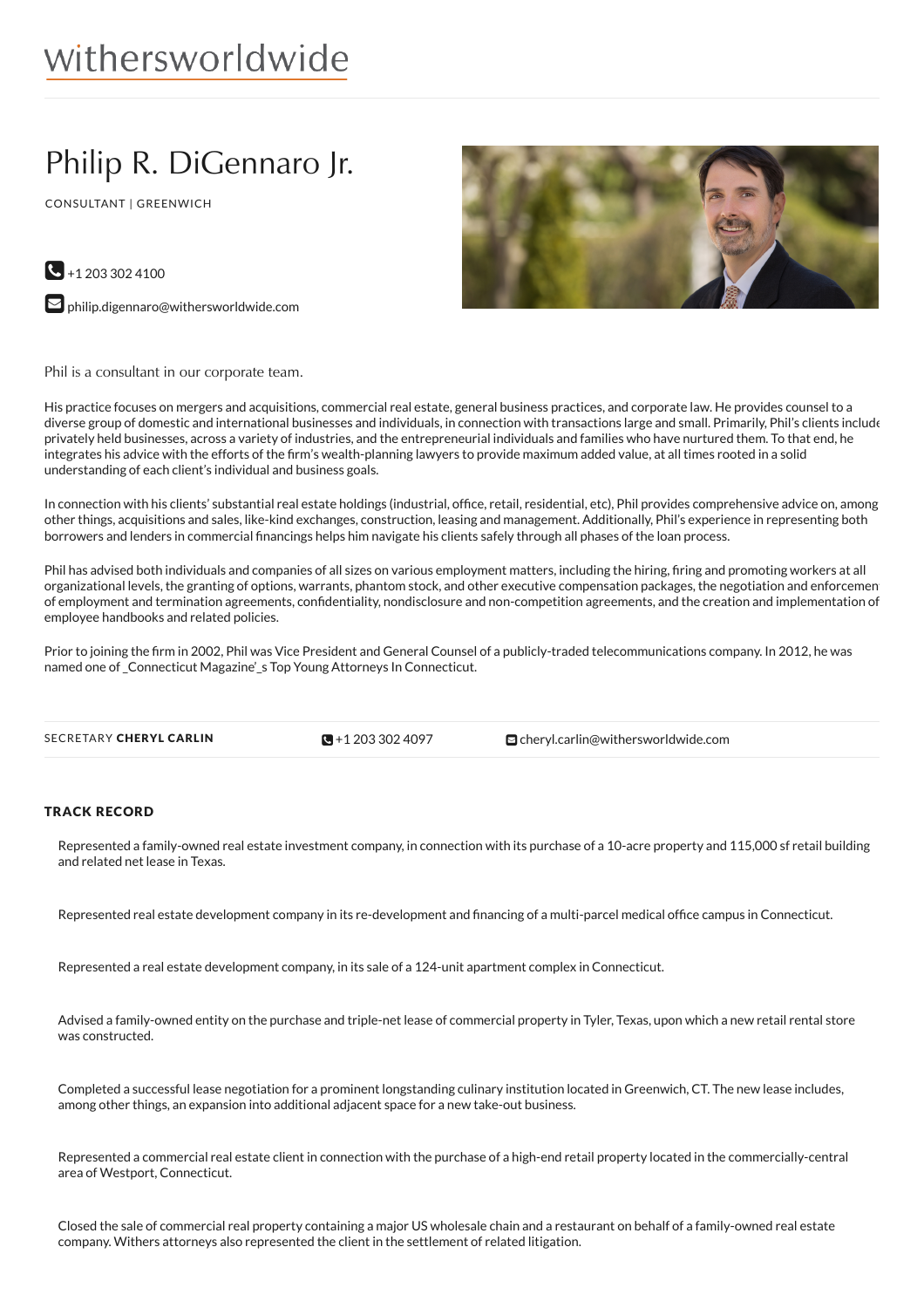Represented a UK-based luxury group of private hotels, restaurants, and private members' clubs, in its acquisition, financing and organizational restructuring of a multi-parcel hotel property in Miami Beach, Florida.

Represented a UK-based provider of personal concierge and lifestyle management services, in the establishment of its first US office in New York City.

Represented a UK-based luxury group of private hotels, restaurants, and private members' clubs, in its disposition of a majority stake of the company to a US-based investment fund.

Advised on a luxury hotel's acquisition of a restaurant in Miami. As part of a larger joint venture project that included significant structural reorganization, our client now controls this restaurant's Miami Beach location, and will be rolling out additional sites in numerous locations.

Completed a new joint venture, asset purchase, and lease transaction for the expansion of a luxury watch and jewelry business from Greenwich into a prominent location in New Canaan, Connecticut.

Represented an international luxury clothes designer based in London, with the opening of several US boutiques in New York, Chicago, and Los Angeles. General counsel services in the US were also provided.

Advised an auto finance company on its recent agreement to sell auto loans to a Connecticut-based hedge fund, as well as providing tax advice on the transaction.

Closed on a cross-border joint venture between a PR firm based in the US and another based in the UK. Tax and structuring advice were also provided.

Represented a US-based company that offers portfolio analysis services, in the disposition of its assets to the FTSE.

Represented an international supplier of custom-designed components and specialist materials to the micro and opto electronics market, in its stock acquisition of three companies in Connecticut, the UK and Canada. Corporate, tax, employment and property advice were also provided.

Executed a Consulting Agreement for one of the US' largest provider of IT solutions to the private equity sector, in connection with their engagement of a consultant to provide business growth and development services.

Represented a US-based company that buys and sells aircraft and aircraft simulators, in several cross-border deals including lease arrangements, US and UK tax matters, and the negotiation of settlements in the UK with the licensors of the simulator software.

Represented a NY-based waste-hauling company in its sale of multiple entities and related real property to a strategic buyer.

Advised an auto finance company on a significant loan increase/modification which loan will ultimately be syndicated by the lead lender, a bank.

Represented a Business Process Outsourcing (BPO) provider with offices in the US, Malaysia and the Philippines, in commercial and tax matters, and the restructuring of its different companies to exploit tax benefits.

Represented a company that specializes in high quality metal finishing services, in its sale to a leading manufacturer in Michigan.

Represented a manufacturer of specialty party supplies and paper products owned by US and US expatriates, in connection with commercial and tax advice regarding a potential disposition.

Advised on negotiations on behalf of newly appointed division presidents for a pharmaceuticals industry-related shipping and logistics provider, as well as providing advice regarding executive employment agreements and the granting and vesting of equity in a new subsidiary.

#### ADMISSIONS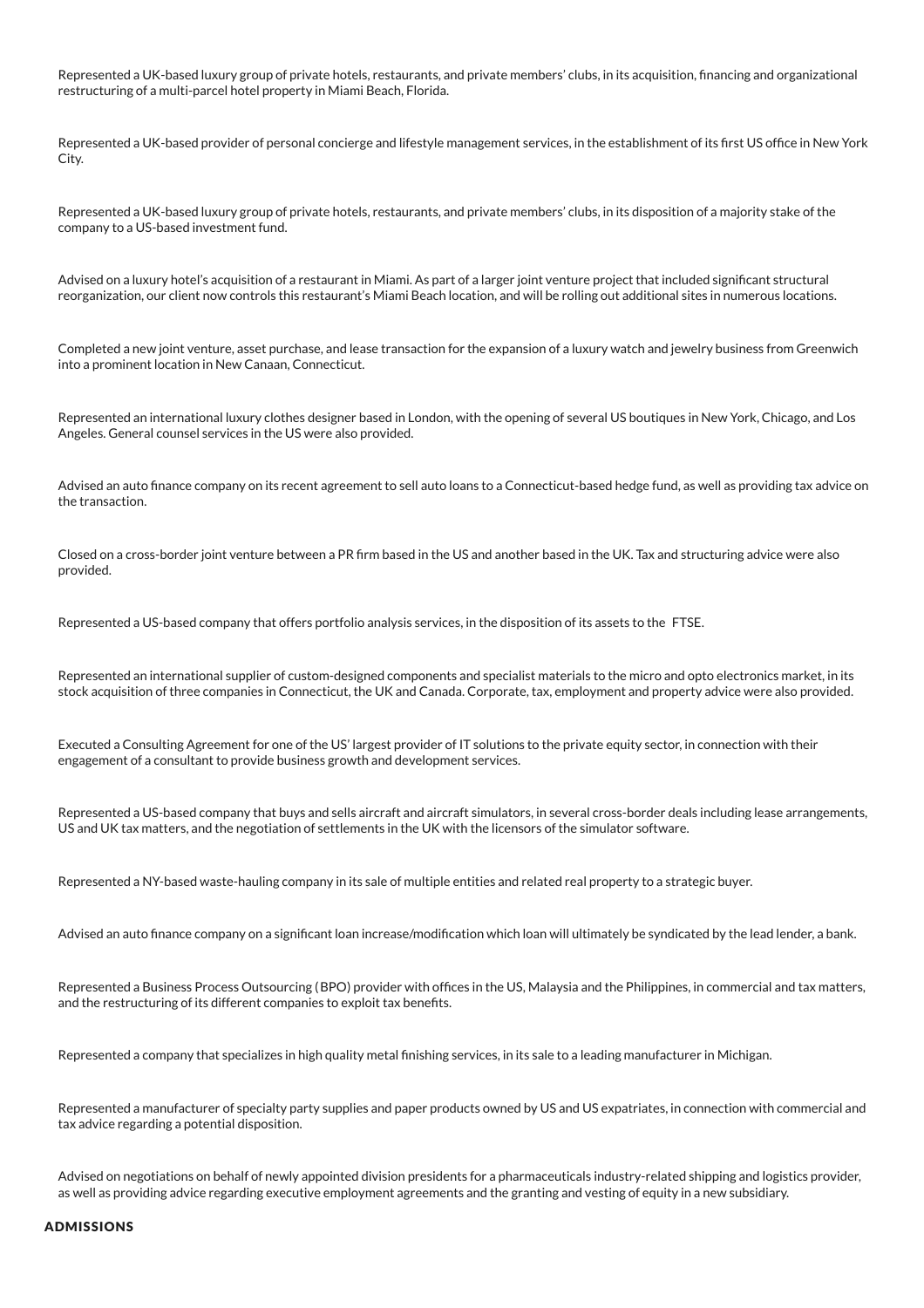- Commonwealth of Pennsylvania, 1997
- State of Connecticut, 1999
- Registered Foreign Lawyer in the UK, 2005
- State of New York, 2006

#### MEMBERSHIPS

- **Pennsylvania Bar Association**
- **Connecticut Bar Association**

#### TALKS

Inside the Entrepreneurial Mind, Rye Brook, NY, host

'My Countries: Advising the Internationally Connected Client', New Rochelle, NY, January 2015, speaker

\_'Startups 101: A Roadmap to Successful Entrepreneurship\_", Stamford, CT, October 2014, speaker

'Boot Camp for the Inbound Foreign Entrepreneur', Greenwich, CT, May 2014, speaker

'Securing the Staff', Protecting the Principals Seminar Series, Greenwich CT, September 2011, presenter

Inside the Entrepreneurial Mind Monthly Breakfast Series, Greenwich CT, host

'Embracing the Downturn', Entrepreneurs Organization Fall Event (Greenwich), November 2008, panelist

'Greenwich Entrepreneur' Radio Program, WGCH 1490 AM (Greenwich), co-host

'A Clear View - Achieving Transparency Using Family Office Practices in Your Family Business", Joint Presentation with GenSpring Family Offices, LLC (New Haven, Greenwich), June 2009, panelist

'Real Estate Power Moves - Creating Opportunity Out of Crisis", Inc. Magazine Business Owners Council Event (Manhattan, Long Island, Greenwich), June 2009, panelist

#### EDUCATION

Hamilton College, magna cum laude, Phi Beta Kappa, B.A. University of Pennsylvania Law School, cum laude, Order of the Coif, J.D. LANGUAGES ENGLISH

### **DATES**

JOINED: 2002